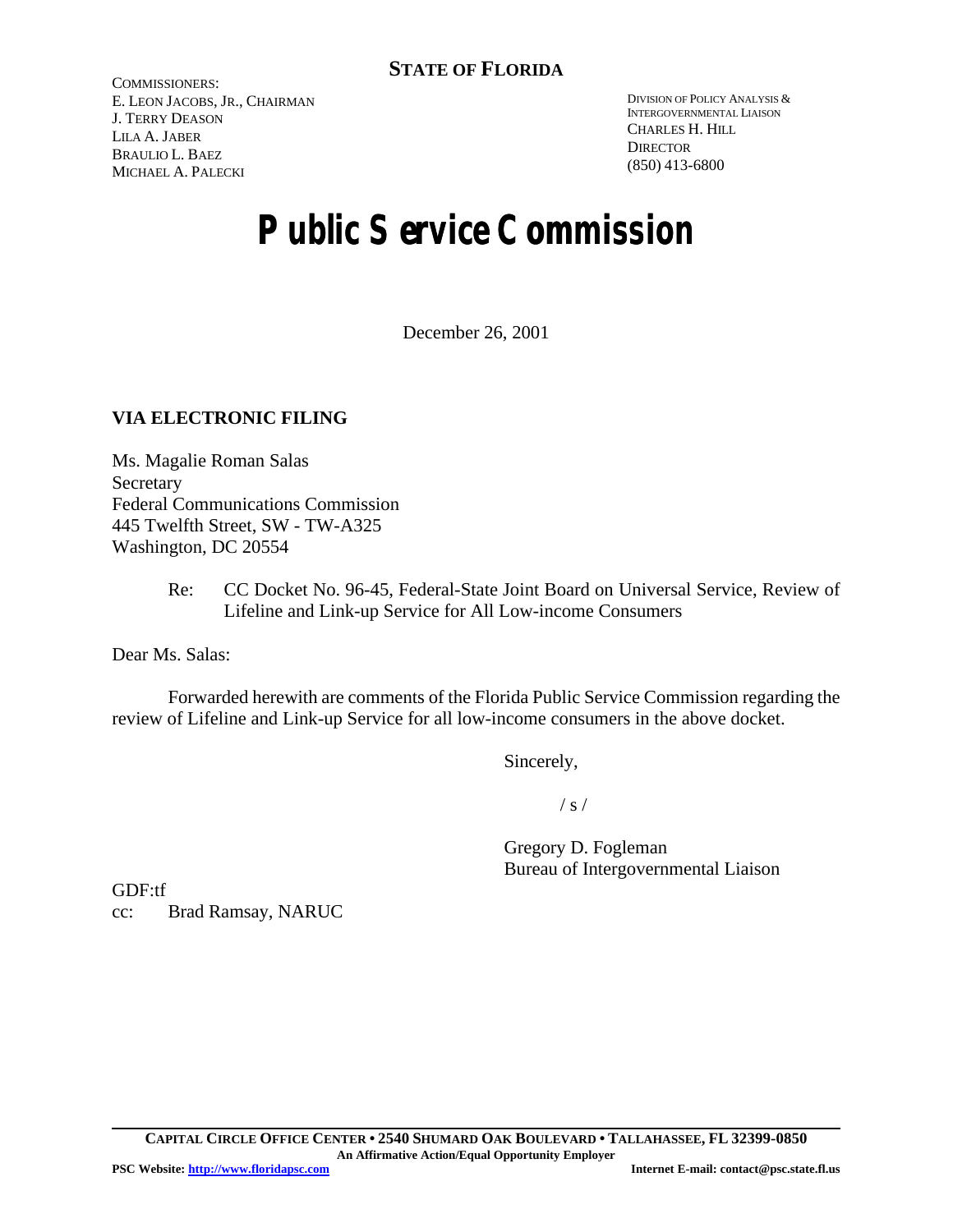## **Before the Federal Communications Commission Washington, D.C. 20554**

)

)

| In the Matter of: |  |
|-------------------|--|
|-------------------|--|

Federal-State Joint Board on (CDocket No. 96-45) Universal Service )

## **COMMENTS OF THE FLORIDA PUBLIC SERVICE COMMISSION REGARDING THE REVIEW OF LIFELINE and LINK-UP SERVICE FOR ALL LOW-INCOME CONSUMERS**

The Florida Public Service Commission (FPSC) submits these comments in response to the Public Notice (FCC 01J-2) released on October 12, 2001. In this Notice, the Federal-State Joint Board on Universal Service (Joint Board) seeks comment on the rules and effectiveness of the current universal service programs that ensure affordable rates to low-income consumers. Specifically, the Joint Board seeks comment on whether changes to the current Lifeline and Link-up programs are warranted, and inquires about the effectiveness of outreach programs. These programs are designed to raise phone subscribership for low-income users by providing subsidies for recurring monthly local phone bills (Lifeline), and a one-time installation charge for connection (Link-up).

According to the data provided by the Missouri Office of Public Counsel cited in the public notice, the national participation rate for the Lifeline/Link-up discount isrelatively low (26 percent). To get a true understanding of the success of these programs, however, the Joint Board will have to analyze differences in how the program is implemented in each state. To that end, the FPSC is happy to provide information relating to how eligible telecommunications carriers (ETCs) implement these programs in Florida.

## **CURRENT EFFECTIVENESS**

The FPSC continues to support the original intent of the Lifeline program, which is to increase subscribership for low-income households that want, but cannot afford, telephone service. Under existing rules, however, the federal low-income program has produced some unfavorable results in that the majority of states are net contributors to the low-income support fund. While one may expect this to occur because a few states have most of the low-income population, this does not appear to be the case. According to data from the U.S. Census Bureau, approximately 60% of the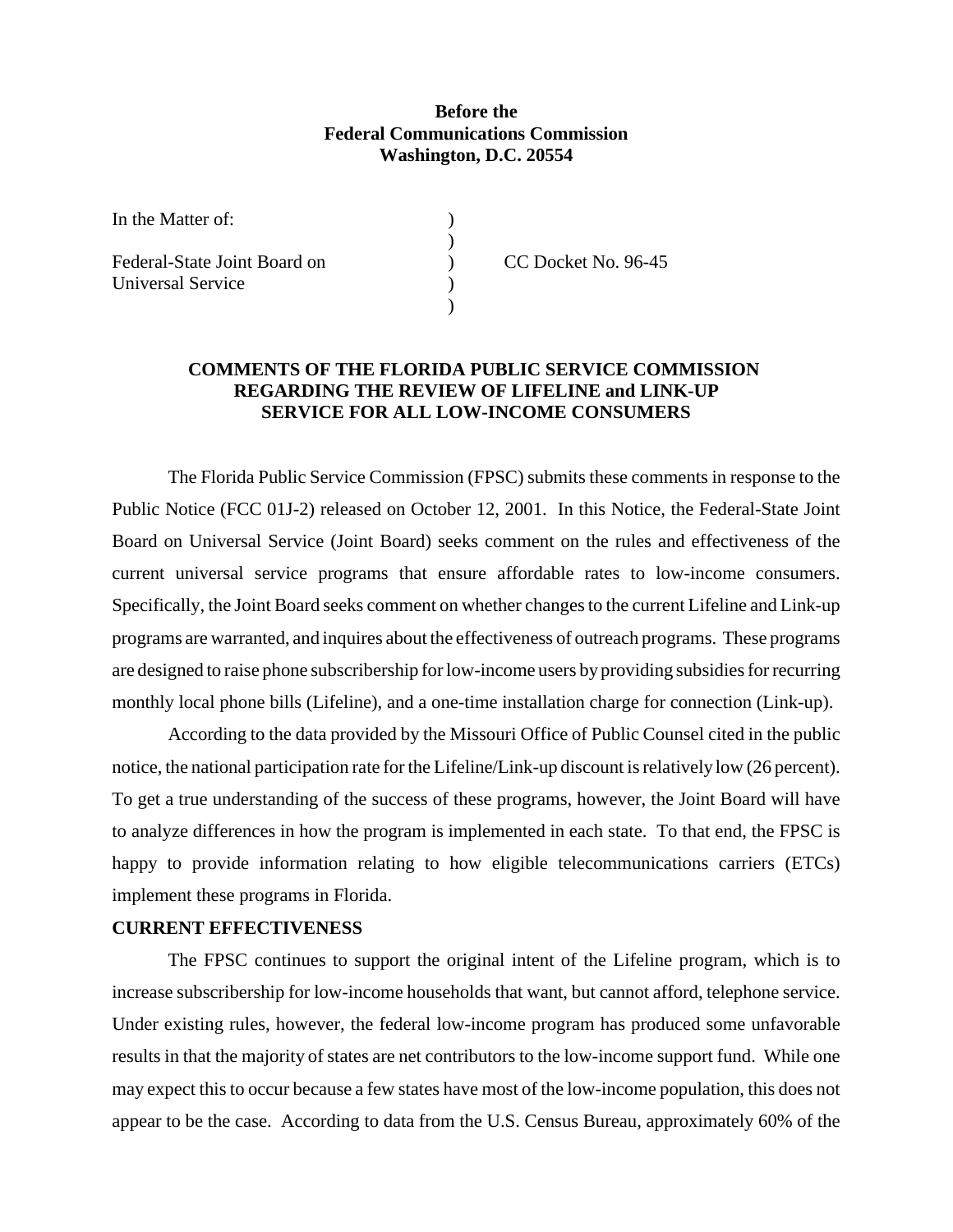nation's population in poverty reside in ten states.<sup>1</sup> Of these ten, only two, California and New York, are net recipients under the low-income program.

The Telecommunications Industries Analysis Project (TIAP) issued a report on July 19, 2000 that sought to examine the effectiveness of the Lifeline program and identify strategies to improve participation.<sup>2</sup> TIAP measured the "take rate" as the ratio of individuals who are actually enrolled in the program divided by the eligible population. The report noted that there are significant differences in take rates between states. For example, Oklahoma had the lowest take rate at 1.6 percent, while Maine had the highest reported take rate at 91.1 percent. While not providing additional specific take rate data on a state-by-state basis, the report noted that both California and the District of Columbia had take rates of over 100 percent. Based on the most recent FCC data, the number of consumers receiving Lifeline support in California is more than five times larger than the participation by the next largest state.<sup>3</sup> This suggests that the administration, enrollment efforts, and eligibility criteria vary significantly from state to state and possibly from carrier to carrier.

#### **FLORIDA DATA**

In preparing to respond to this public notice, the FPSC conducted a Lifeline and Link-up survey. The survey specifically asked each eligible telecommunication carrier (ETC) in Florida how it deals with certification, verification, promotion, and collection issues. Attachment 1 is a summary table that outlines the results of the survey on a carrier-by-carrier basis. In general, the following points can be gleaned about the low-income programs in Florida:

<sup>&</sup>lt;sup>1</sup> U.S. Census Bureau, Table 25. Poverty Status by State in 2000, URL: http://ferret.bls.census.gov/macro/032001/pov/new25\_001.htm . In order of largest to smallest: California, Texas, New York, Florida, Illinois, Ohio, Pennsylvania, Michigan, North Carolina, Georgia.

 $2$  Telecommunications Industries Analysis Project, Closing the Gap: Universal Service for Low-Income Households, June 19, 2000; pp. 9-10.

 $3$  FCC, Universal Service Monitoring Report, Table 2.11, released November 6, 2001. Estimated contributions in 2000 in California and New York were \$48 and \$37 million, respectively. Payments from USF to carriers for 2000 in California and New York are \$285 and \$50 million, respectively. This results in net revenues for California and New York of \$237 and \$13 million. Only 6 states and 2 territories were net recipients under the current rules for 2000.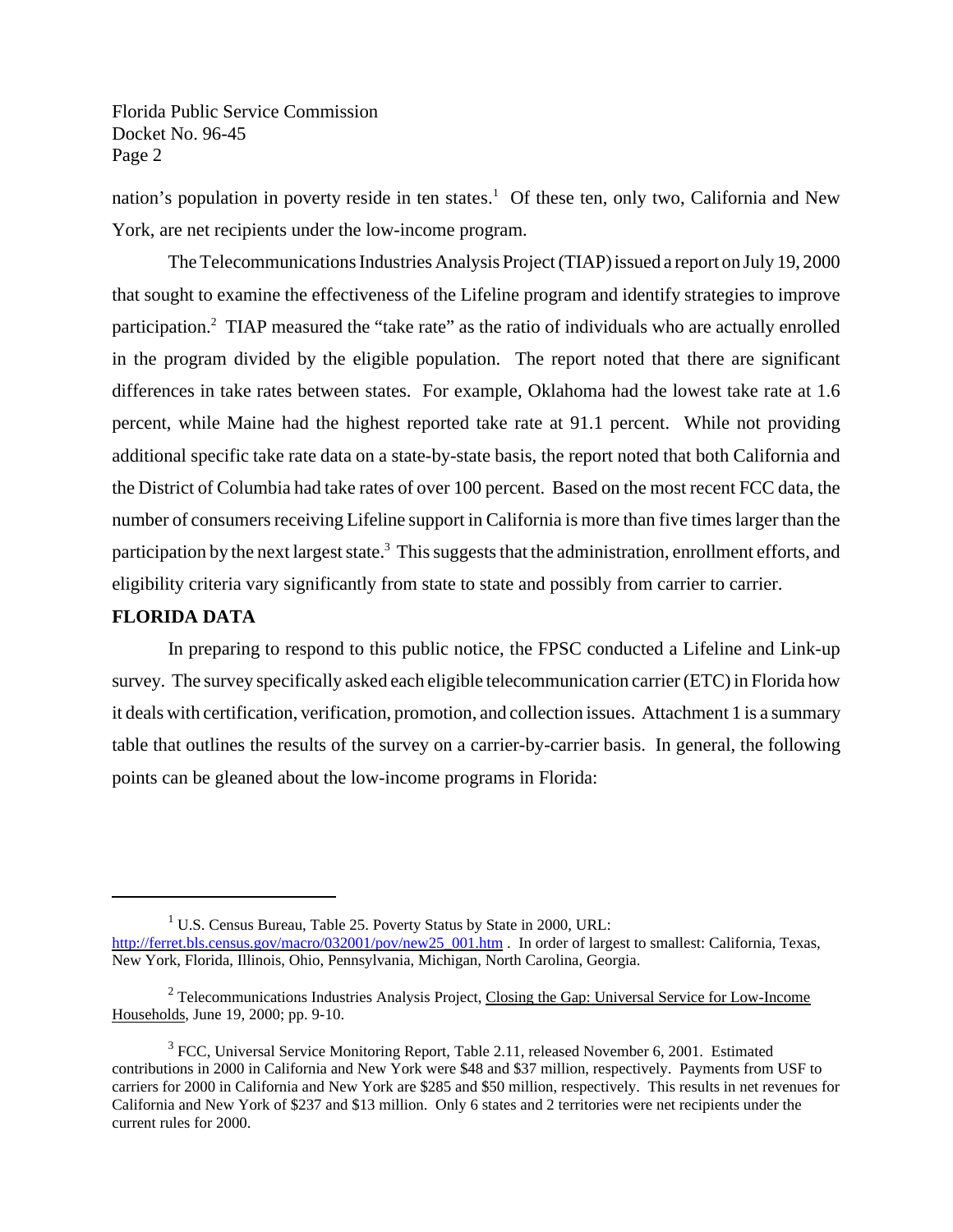- Verification methods for Lifeline eligibility vary across participating LECs. Verification ranges from the company confirming eligibility, to customer self-certification or state agency certification.
- The time frame for determining the follow-up of verification also varies depending on the ETC. Many of the companies perform this task semi-annually. Some companies, however, choose to have periodic verification, while others opt to have no follow-up verification.
- Some LECs utilize their Customer Service office as a vehicle for Lifeline promotion. Several advertise the availability of the program in newspapers and on the Internet. (The FPSC requires annual notification regarding the availability of Lifeline services on customers' bills, as well as Lifeline and Link-up information being included in telephone directories.<sup>4</sup>)
- A Lifeline customer's basic local service will not be disconnected for nonpayment of unpaid toll charges or ancillary services, but may be disconnected for nonpayment of basic local service charges. A Lifeline customer's request for reconnection of basic local service will not be denied if the service was previously denied for nonpayment of toll or ancillary charges. These actions are in accord with a stipulation approved by the FPSC.<sup>5</sup>

In addition, the FPSC has recently approved a joint stipulation between the Florida Office of Public Counsel (OPC) and BellSouth regarding quality of service that will affect the lifeline program in Florida.<sup>6</sup> As part of the stipulation, BellSouth has agreed to:

- Establish a Community Service Fund for use in educating customers and promoting BellSouth's Lifeline and Link-up services;
- Contribute \$250,000 to the Community Service Fund in the first year of the settlement (calendar year 2002);
- Contribute \$150,000 to the Community Service Fund in the second year of the settlement (calendar year 2003); and

<sup>4</sup> Order No. PSC-97-1262-FOF-TP, issued October 14, 1997.

<sup>5</sup> Order No. PSC-99-2503-PAA-TL, issued December 21, 1999.

 $6$  Order No. PSC-01-1643-AS-TL, issued August 13, 2001.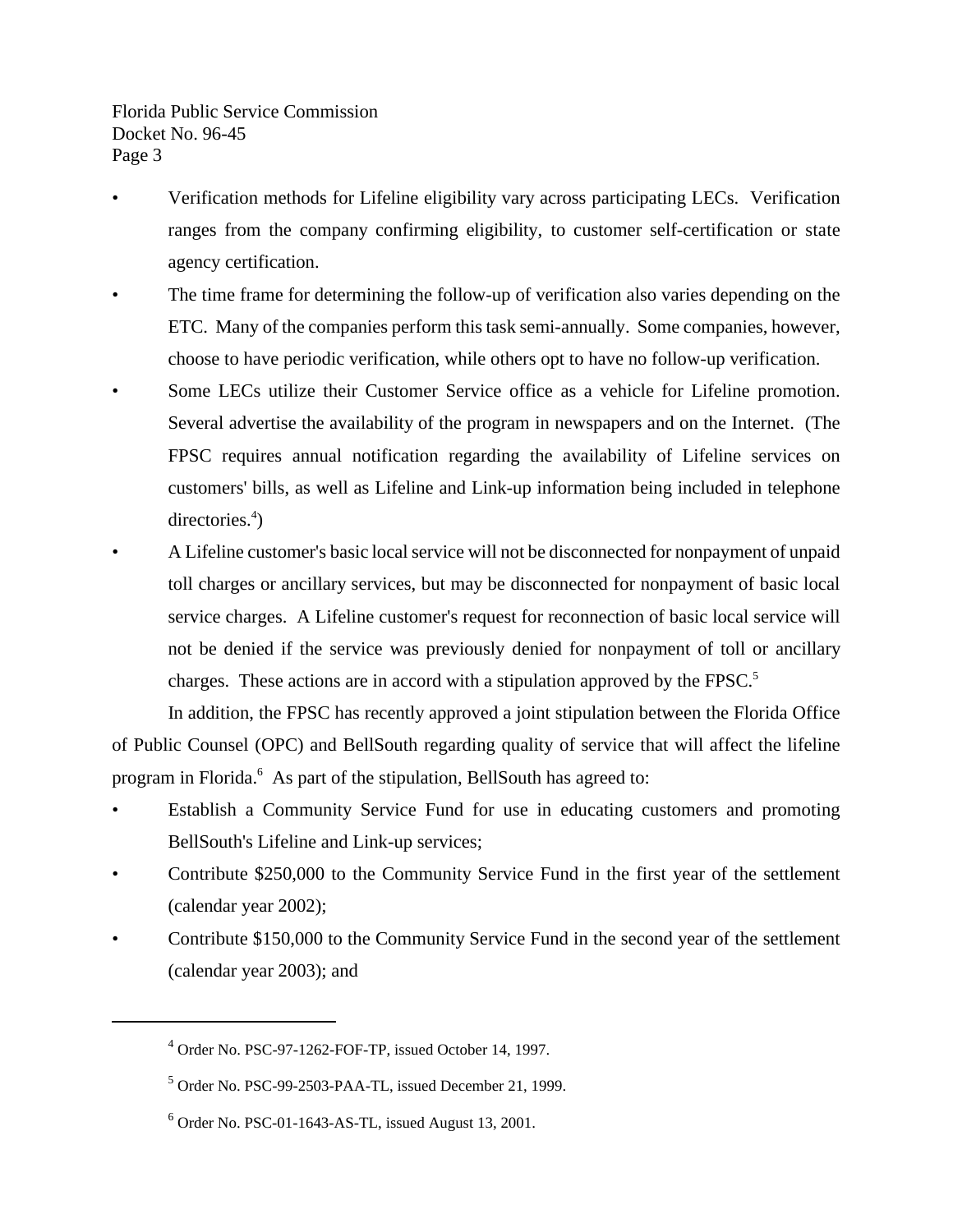File a tariff for an income eligibility test at 125% of the Federal poverty income guidelines for Lifeline customers that will augment, rather than replace, the current eligibility guidelines based on participation in certain low income assistance programs.

The stipulation states that another entity, such as the FPSC, OPC, non-profit organizations, or other governmental entity may implement the eligibility standard in the agreement. The OPC stated that we may designate it to assume the responsibility for certifying eligibility. The FPSC agreed, and designated the OPC as the entity responsible for certifying claims of eligibility for Lifeline customers under the standard contained in the stipulation.

## **RECOMMENDED MODIFICATIONS TO THE FCC'S EXISTING RULES**

Given the above information, the FPSC proposes the following steps for increasing Lifeline enrollment:

- Encourage states to adopt procedures that give consumers the option of automatically enrolling in Lifeline and Link-up programs when they enroll in an eligible service. Ideally, this would occurthough an automated processthat would serve to both expand participation, and verify eligibility. This recommendation is consistent with the National Association of Regulatory Utility Commissioners' (NARUC) resolution adopted February 28, 2001.<sup>7</sup>
- Bill inserts about Lifeline should occur more than once a year. The absence of phone bill inserts can undermine customer awareness and thus affect participation in the program. The feasibility of requiring companies to have quarterly or semiannual bill inserts should be explored.
- All ETCs should be required to post their Lifeline services on the Lifeline Support website located at www.lifelinesupport.org.

The Joint Board also invited comment on whether individuals should be able to qualify for Lifeline and Link-up support merely by being eligible for low-income assistance programs, rather than actually participating in them. While this proposal has merit, the FPSC has concerns about the ability to verify eligibility. Attempts to expand eligibility in this way may be ineffective and make

<sup>&</sup>lt;sup>7</sup> NARUC, Resolution Concerning low-income components of the Federal Universal Service Mechanism, Sponsored by the Committee on Telecommunications, Second Resolved, Adopted by the NARUC Board of Directors, Adopted February 28, 2001.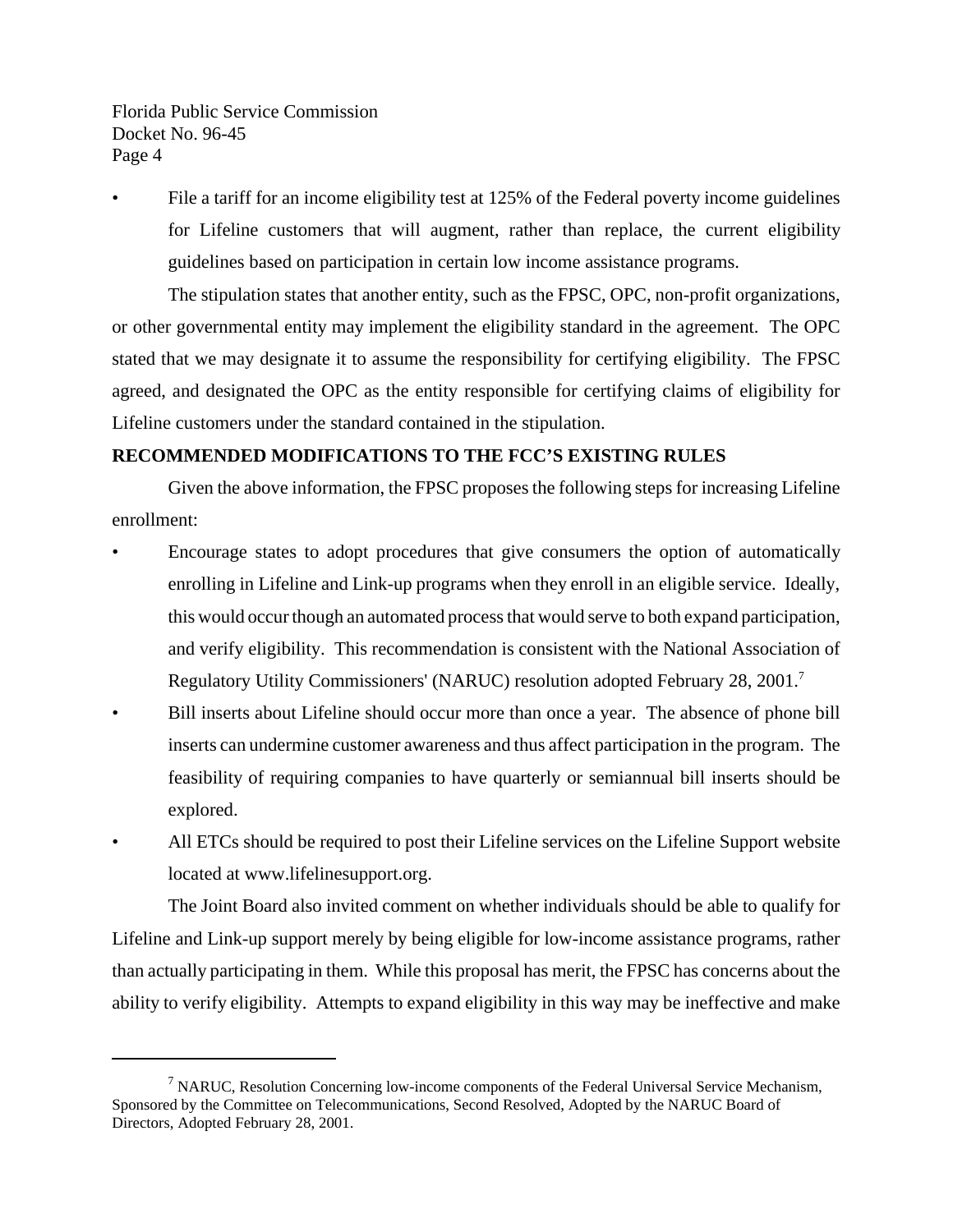any process of verification administratively burdensome for both the consumer and a verifying entity. We believe that it is necessary to certify consumers' eligibility and perform periodic verifications in order to prevent waste, fraud, and abuse, and ensure the integrity of the program consistent with the Joint Board's previous recommendation.<sup>8</sup> NARUC, in its aforementioned resolution, also noted its support for implementing mechanisms "to insure accountability of the low-income programs."<sup>9</sup>

States already have the ability to expand the list of qualifying programs, and thereby increase the pool of eligible consumers, by establishing a state funded low-income program. Customers participating in the state fund would be eligible for additional federal support as long as the criteria used in the state program are income-related. The FPSC is concerned, however, since it does not appear that there are any other restrictions as to how states can tap into the federal support. The FPSC believes that it would be appropriate for the FCC to review states' qualifying programs to ensure that the income criteria for the federal qualifying programs are comparable to the criteria for any state program. Federal Lifeline support should not extend to subscribers eligible under expanded state program requirements unless the income criteria is comparable.

The Joint Board specifically asked if low-income consumers should be removed immediately from Lifeline rolls when they no longer meet the eligibility standards. The FPSC believes that customers should be removed from Lifeline rolls when they are no longer eligible. States then have the ability to step in if they so choose to ease the transition for these customers. In Florida, the state legislature has done just that. Specifically, under Section 364.105, Florida Statutes, each local exchange telecommunications company is required to offer discounted residential basic local telecommunications service at 70 percent of the local service rate for any Lifeline subscriber who no longer qualifies for Lifeline, for up to one year. We believe that similar approaches would be reasonable and consistent with the intent of the Telecommunications Act.

 $8$  FCC, First Report and Order, FCC 97-157, CC Docket 96-45, Par. 376 Released May 8, 1997.

<sup>&</sup>lt;sup>9</sup> NARUC, Resolution Concerning low-income components of the Federal Universal Service Mechanism, Sponsored by the Committee on Telecommunications, Third Resolved, Adopted by the NARUC Board of Directors, Adopted February 28, 2001.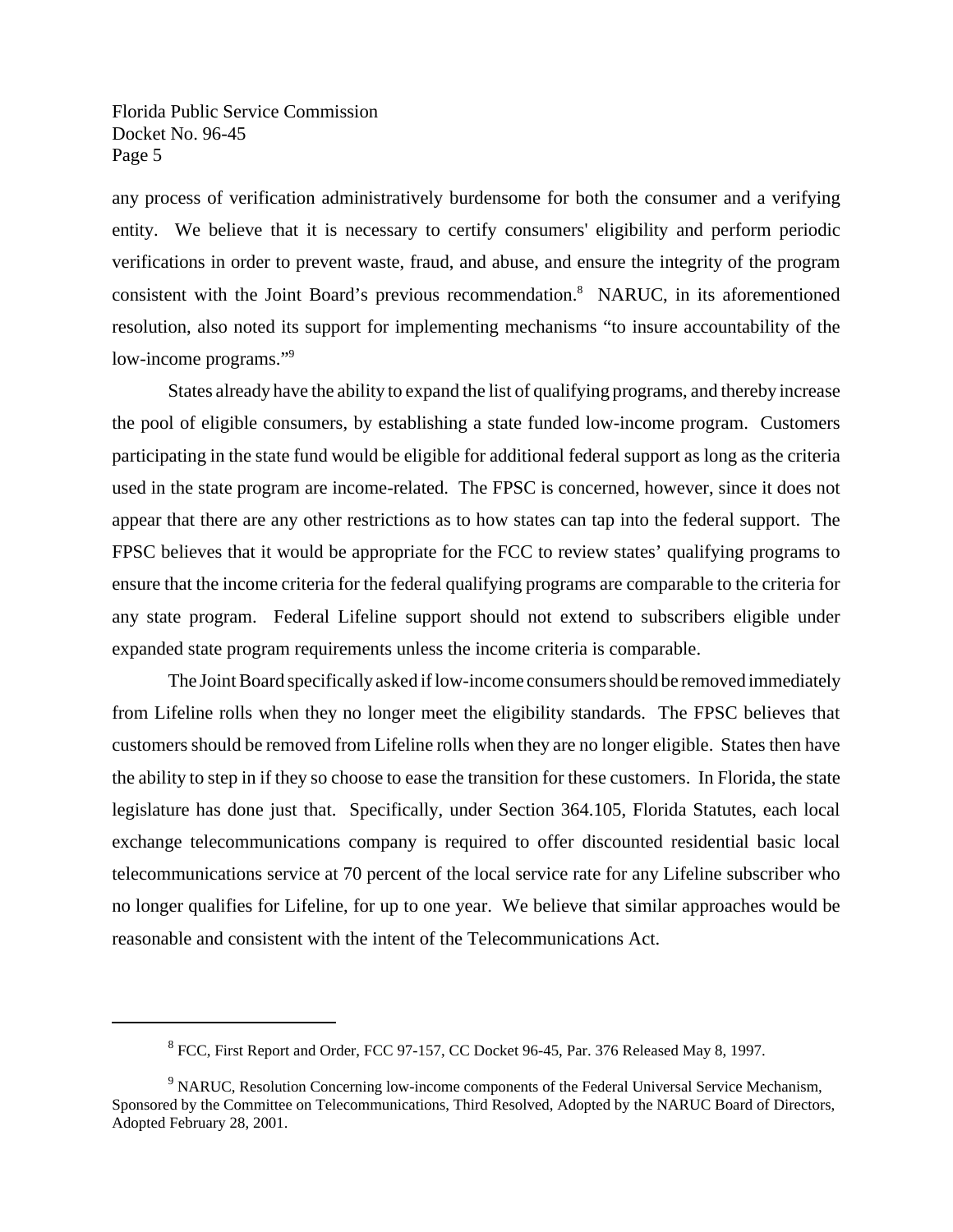#### **CONSUMER OUTREACH EFFORTS IN FLORIDA**

The FPSC has made consumer education about Lifeline a priority. The FPSC operates an innovative "warmtransferline" which allows consumers who call the agencywithLifeline questions to be automatically transferred to the appropriate ETC providing phone service in their service area. The warm transfer line assures consumers that they will be in touch directly with the company who can initiate service.

The FPSC also works closely with key state agencies, such as the Florida Department of Children and Families (DCF) and Department of Community Affairs, to ensure that the materials get into the hands of the target population. The FPSC created a postcard-sized flier to be sent to eligible Florida consumers using the DCF's mailing lists and mail system. Approximately 35,000 of the fliers, which were written in English on side and Spanish on the other, were mailed to consumers in 2000. If low awareness is a principal barrier to Lifeline participation, timely dissemination of information about the program's benefits should translate into higher enrollment figures for participating local exchange phone companies.

A positive impact on enrollment depends on eligible consumers receiving information and responding according to the program's financial incentives. The latter point is particularly important given recent DCF observations that low subscriber enrollment in Lifeline may reflect consumer rejection of the credit due to the stigmatizing effect (enrollees must reveal socio-economic status) often associated with participation. If the stigma effect is significant, neither timely information nor market incentives will be sufficient to raise Lifeline enrollment figures.

Table 1 examines whether or not the DCF December 2000 distribution of the Lifeline insert affected enrollment. The data captures the distribution of Lifeline enrollment across ETCs between December 2000 and March 2001. This time frame allows for the normal lags common for these types of mailings.

The data show that most companies experienced an increase in Lifeline enrollment during this time period. Overall, the Lifeline enrollment growth rate was 1.93%. While the data does not provide definitive evidence about the impact of the recent Lifeline insert mailing, the results are nonetheless encouraging; growth has accelerated somewhat since year-end. The three largest companies, BellSouth, Verizon and Sprint-FL combined for 97.5% of Lifeline enrollment at the end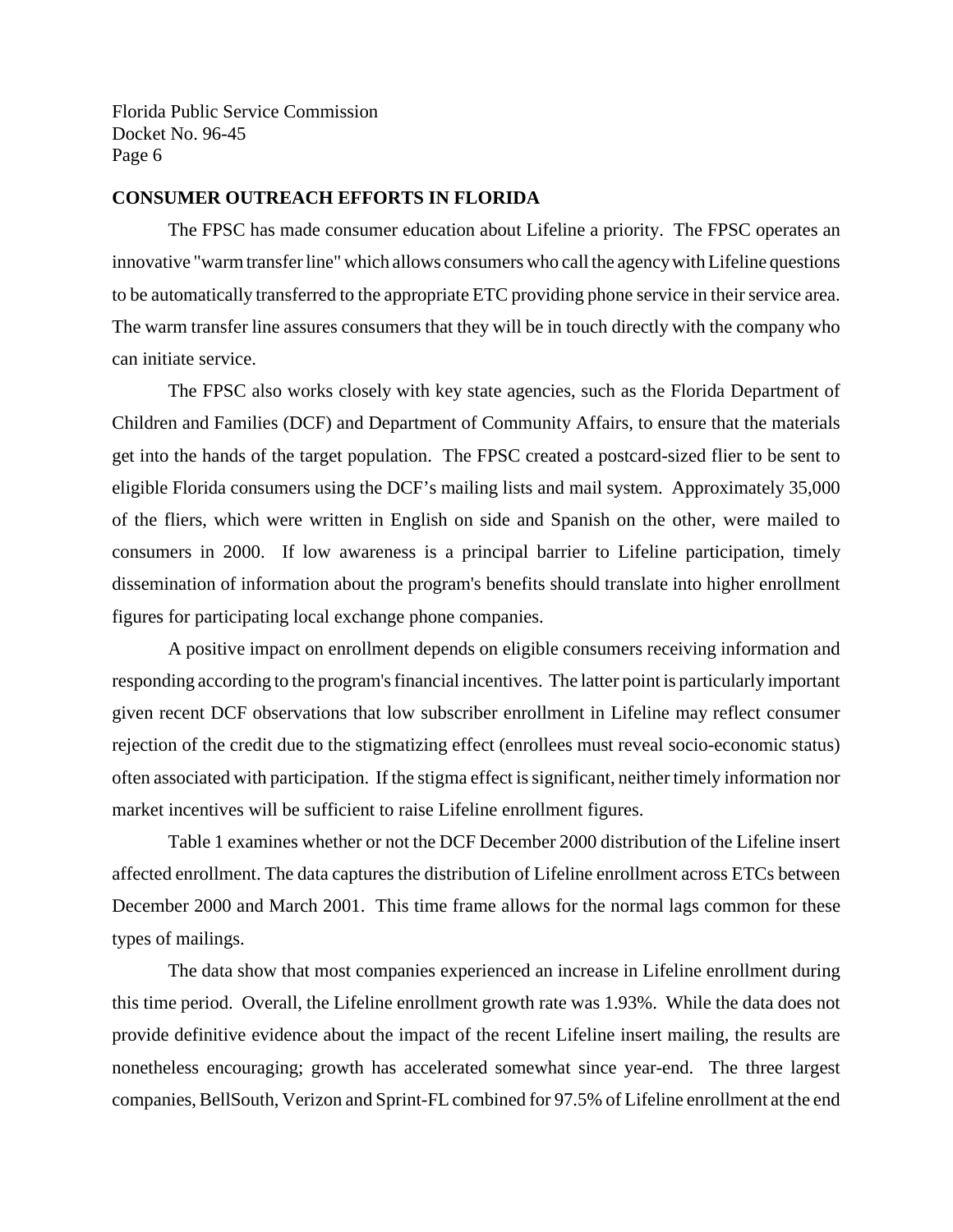of both quarters. While Verizon and Sprint-FL show significant growth in Lifeline enrollment,

BellSouth exhibited a slight quarterly decline in enrollment.

## **TABLE 1**

| <b>Florida</b><br><b>ETCs</b> | December 2000<br>Participants | <b>March 2001</b><br><b>Participants</b> | <b>Growth Rate</b>  |
|-------------------------------|-------------------------------|------------------------------------------|---------------------|
| BellSouth                     | 104,575                       | 104,507                                  | Less than $(.01\%)$ |
| Verizon                       | 18,685                        | 20,164                                   | 7.92%               |
| Sprint-FL                     | 7,712                         | 8,767                                    | 13.68%              |
| <b>GT Com</b>                 | 1,504                         | 1,560                                    | 3.72%               |
| <b>ALLTEL</b>                 | 1,128                         | 1,159                                    | 2.74%               |
| <b>TDS</b>                    | 289                           | 296                                      | 2.42%               |
| Northeast                     | 253                           | 281                                      | 11.06%              |
| Frontier                      | 47                            | 59                                       | 25.53%              |
| <b>ITS</b>                    | 34                            | 31                                       | $(8.82\%)$          |
| <b>Smart City</b>             | $\overline{0}$                | $\overline{0}$                           | N/A                 |
| <b>Total</b>                  | 134,227                       | 136,824                                  | 1.93%               |

**Lifeline Participation by Eligible Telecommunications Carrier**

Finally, the FPSC is partnering with the American Association of Retired Persons (AARP), the Florida Association of Counties, and the Florida League of Cities (FLC) to further promote Lifeline. In January 2002, AARP will be launching a special Lifeline campaign in Florida. The FPSC will be providing Lifeline literature and a special toll-free number to assist in this statewide outreach effort. The FLC has agreed to include Lifeline advertisements in its monthly statewide newsletter.

## **CONCLUSION**

Before proceeding with changes to the current Lifeline program, the FCC should endeavor to understand the reasons for low versus high participation rates in the various states. The FPSC continues to support the original intent of the Lifeline program, which is to increase subscribership for low-income households that want, but cannot afford, telephone service.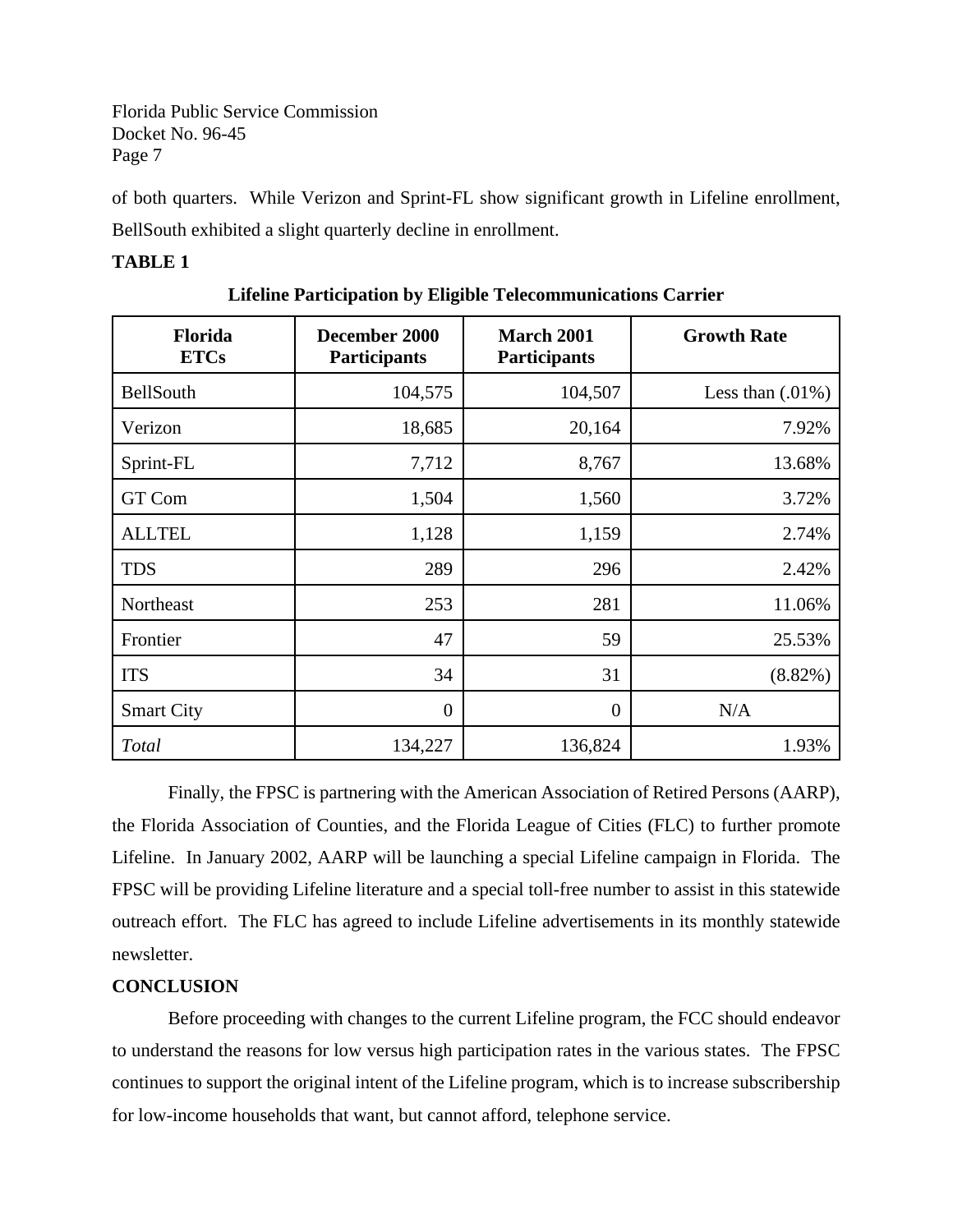States should make every effort to ensure that eligible households with and without telephone service are aware of and can easily enroll in the Lifeline/Link-up programs. Keeping the program objective in mind, low program participation should not be cause to manipulate eligibility criteria to increase the number of households that could qualify.

The FPSC recommends that the Joint Board and the FCC encourage states to explore various automatic enrollment strategies to effectively target funding to consumers and determine eligibility for Lifeline and Link-up support. We believe that it is necessary to certify consumers' eligibility and perform periodic verifications in order to prevent waste, fraud, and abuse, and to ensure the integrity of the program. We recommend increased promotion of the program through more frequent bill inserts and requiring all ETCs to post application information about their Lifeline service on the Lifeline Support website.

Respectfully submitted

 $/ s /$ 

Gregory D. Fogleman Bureau of Intergovernmental Liaison

DATED: December 26, 2001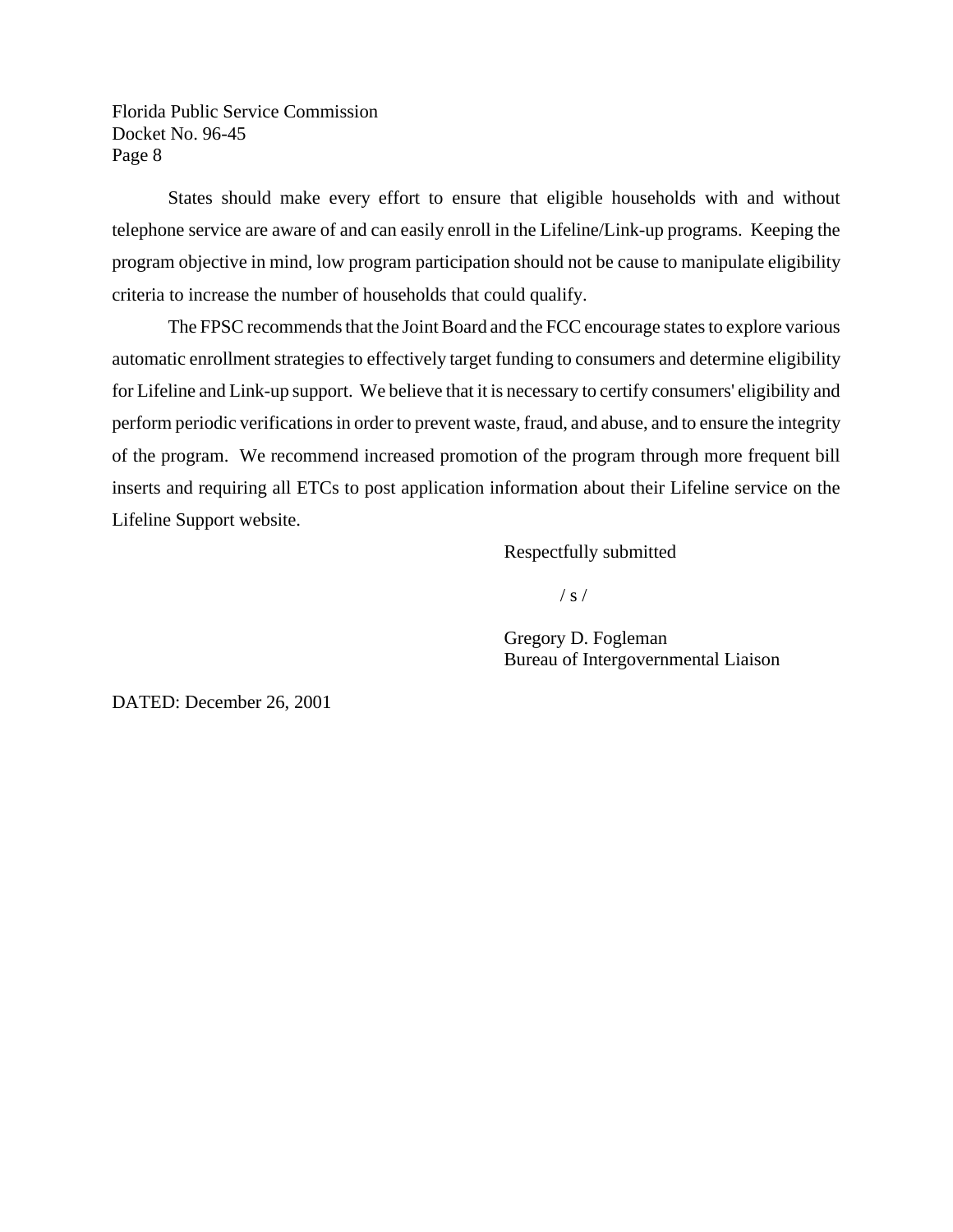# **Attachment 1**

| Florida<br><b>ETCs</b> | <b>Initial Eligibility Certification</b>                                                                                                         | <b>Follow Up Eligibility Verification</b>                                                                                                                                                 |  |
|------------------------|--------------------------------------------------------------------------------------------------------------------------------------------------|-------------------------------------------------------------------------------------------------------------------------------------------------------------------------------------------|--|
| BellSouth              | Proof of participation in a qualifying<br>program.                                                                                               | Continued eligibility is reviewed periodically by<br>sending a sample of participants to Florida<br>Department of Children and Families (DCF).<br>Ineligible participants are identified. |  |
| Verizon                | New customers must provide proof of<br>participation in a qualifying program or<br>certification by DCF.<br>Existing customers can self certify. | Continued eligibility is reviewed twice a year by<br>sending a list of participants to DCF. Ineligible<br>participants are identified.                                                    |  |
| Sprint-FL              | Application plus proof of participation<br>in a qualifying program.                                                                              | None. The application requires the customer to<br>advise the company when they are no longer<br>eligible.                                                                                 |  |
| GT Com                 | Proof of participation in a qualifying<br>program or certification by DCF.                                                                       | Continued eligibility is reviewed periodically on a<br>one-on-one basis.                                                                                                                  |  |
| <b>ALLTEL</b>          | Customers sign an application form<br>certifying that they are eligible under<br>one of the qualifying programs.                                 | None.                                                                                                                                                                                     |  |
| <b>TDS</b>             | Application plus proof of participation<br>in a qualifying program.                                                                              | None. The application requires the customer to<br>advise the company when they are no longer<br>eligible.                                                                                 |  |
| Northeast              | Application certified by authorized<br>representative of DCF or other agency.                                                                    | Continued eligibility is reviewed twice a year by<br>sending a list of participants to DCF. Ineligible<br>participants are identified.                                                    |  |
| Frontier               | Verbal statement from customer<br>regarding their eligibility to participate<br>in one of the qualifying programs.                               | None.                                                                                                                                                                                     |  |
| <b>ITS</b>             | Application certified by representative<br>of qualifying agency.                                                                                 | Continued eligibility is reviewed annually in the<br>same manner as the initial certification.                                                                                            |  |
| <b>Smart City</b>      | Application certified by representative<br>of qualifying agency via fax or email.                                                                | Continued eligibility is reviewed twice a year by<br>sending a computer tape of participants to the<br>qualifying agency. Ineligible participants are<br>identified.                      |  |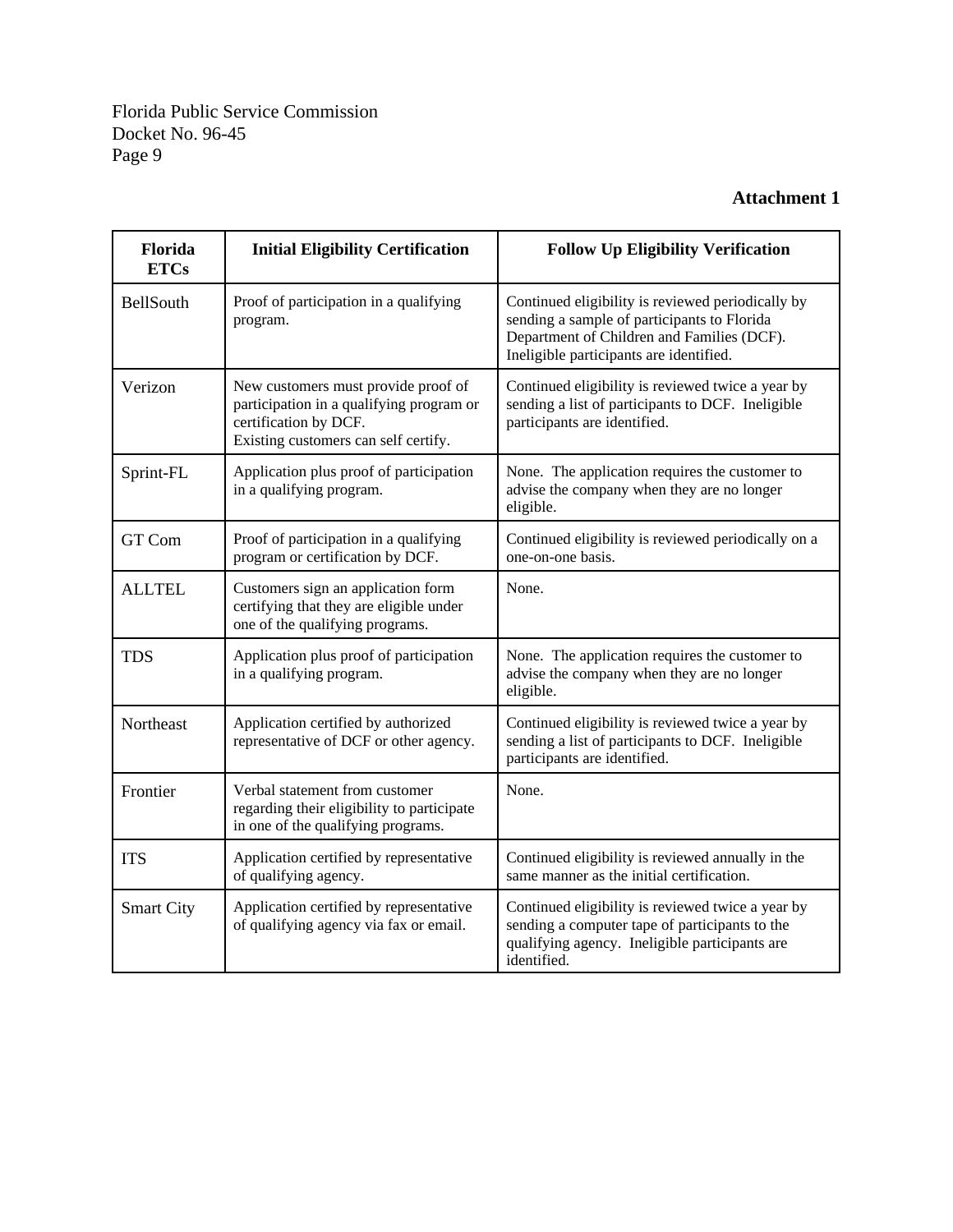## **Before the Federal Communications Commission Washington, D.C. 20554**

| In the Matter of:            |                     |
|------------------------------|---------------------|
|                              |                     |
| Federal-State Joint Board on | CC Docket No. 96-45 |
| Universal Service            |                     |
|                              |                     |

## **Certificate of Service**

I HEREBY CERTIFY that a true and correct copy of the foregoing Comments of the Florida

Public Service Commission is being furnished this date to the parties on the attached list.

/s/

Cynthia B. Miller, Esquire Bureau of Intergovernmental Liaison

DATED: December 26, 2001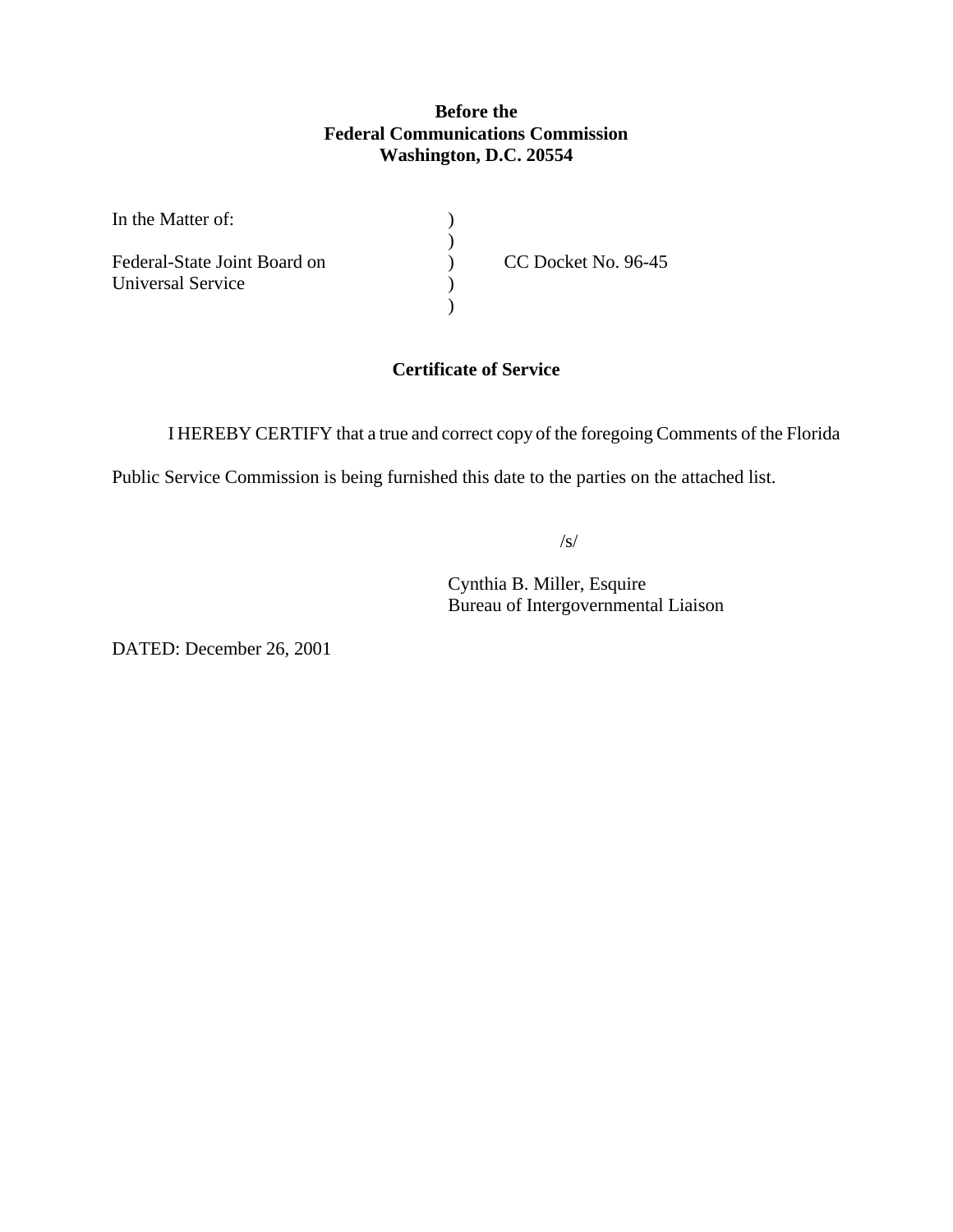The Honorable Michael Powell Chairman Federal Communications Commission 445 Twelfth Street, SW., Room 8-B201 Washington, D.C. 20554

The Honorable Michael J. Copps Commissioner Federal Communications Commission 445 Twelfth Street, SW., Room 8-A302 Washington, D.C. 20554

Mary E. Newmeyer Federal/Congressional Affairs Alabama Public Service Commission 100 N. Union Street, Ste. 800 Montgomery, AL 36104

Lori Kenyon, Common Carrier Specialist Regulatory Commission of Alaska 1016 West Sixth Ace, Suite 400 Anchorage, AK 99501-1693

Richard A. Elbrecht California Department of Consumer Affairs 400 R Street, Suite 3090 Sacramento, CA 95814-6200

Deborah S. Waldbaum Colorado Office of Consumer Counsel 1580 Logan Street, Suite 610 Denver, Colorado 80203

Peter A. Pescosolido Connecticut Department of Public Utility Control 10 Franklin Square New Britain, CT 06051

Earl Poucher, Legislative Analyst Office of Public Counsel 111 West Madison Street, Room 812 Tallahassee, Florida 32399-1400

Eileen Benner Idaho Public Utilities Commission P. O. Box 83720 Boise, ID 83720-0074

The Honorable Kathleen Q. Abernathy Commissioner Federal Communications Commission 445 Twelfth Street, SW., Room 8-B115 Washington, D.C. 20554

The Honorable Kevin J. Martin Commissioner Federal Communications Commission 445 Twelfth Street, SW., Room 8-A204 Washington, D.C. 20554

The Honorable Nanette G. Thompson, Chair Regulatory Commission of Alaska 1016 West Sixth Ace, Suite 400 Anchorage, AK 99501

Virginia J. Taylor California Department of Consumer Affairs 400 R Street, Suite 3090 Sacramento, CA 95814-6200

California Public Utilities Commission 505 Van Ness Avenue San Francisco, CA 94102-3298

David A. Beckett Colorado Public Utilities Commission 1580 Logan Street, Office Level 2 Denver, CO 80203

Lawrence D. Crocker, III District of Columbia Public Service Commission 1333 H Street NW, 2<sup>nd</sup> Floor Washington, DC 20005

B.B. Knowles, Director Utilities Division Georgia Public Service Commission 244 Washington Street, SW Atlanta, GA 30334-5701

Donald L. Howell, II General Counsel Idaho Public Utilities Commission P. O. Box 83720 Boise, ID 83720-0074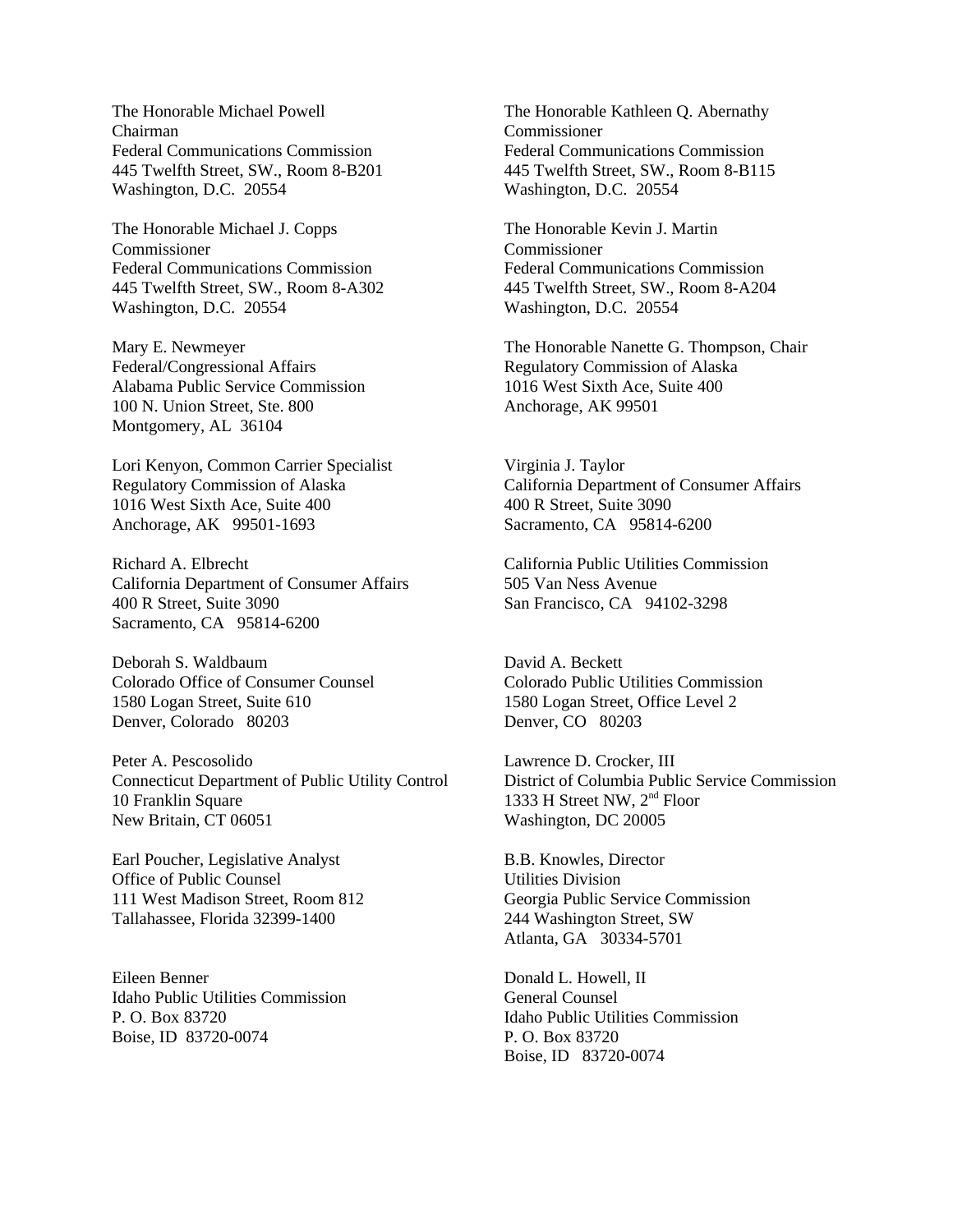Sarah A. Naumer Federal/Congressional Affairs Illinois Commerce Commission 160 N. LaSalle Street, Suite C-800 Chicago, Illinois 60601

Anne Becker Office of Utility Consumer Counsel 100 North Senate Avenue Indianapolis, Indiana 46204-2215

Larry M. Stevens Iowa Utilities Board 350 Maple Street Des Moines, IA 50319

Amy E. Dougherty Kentucky Public Service Commission Post Office Box 615 Frankfort, Kentucky 40602

Lawrence C. St. Branc Louisiana Public Service Commission P. O. Box 91154 Baton Rouge, LA 70821-9154

Joel B. Shifman, Esq. Maine Public Utilities Commission 242 State Street State House, Station 18 Augusta, Maine 04333-0018

Susan Stevens Miller, Assistant General Counsel Maryland Public Service Commission 6 Saint Paul Street, 16th Floor Baltimore, MD 21202-6806

John G. Strand, Chairman Michigan Public Service Commission 6545 Mercantile Way Lansing, Michigan 48911

Brian T. Grogan Minnesota Independent Coalition Moss & Barnett, 4800 Northwest Center 90 South Seventh Street Minneapolis, MN 55402-4129

Jennifer A. Gilmore Indiana Utility Regulatory Commission 302 W. Washington Street, Suite E306 Indianapolis, IN 46204

Indiana Office of the Consumer Counsel 100 North Senate Avenue Indianapolis, Indiana 46204-2215

James Maret Office of Consumer Advocate 350 Maple Street Des Moines, Iowa 50319

General Counsel Kansas Corporation Commission 1500 SW Arrowhead Road Topeka, Kansas 66604-4027

Gayle T. Kellner Louisiana Public Service Commission P. O. Box 91154 Baton Rouge, LA 70821-9154

Nancy Zearfoss, Ph.D Maryland Public Service Commission 6 Saint Paul Street, 16th Floor Baltimore, Maryland 21202-6806

Mike Travieso Office of People's Counsel 6th St. Paul Street, Suite 2102 Baltimore, Maryland 21202

Richard J. Johnson Minnesota Independent Coalition Moss & Barnett, 4800 Northwest Center 90 South Seventh Street Minneapolis, MN 55402-4129

Eric Swanson Office of Attorney General 445 Minnesota Street Suite 1200 WCL Tower St. Paul, Minnesota 55101-2130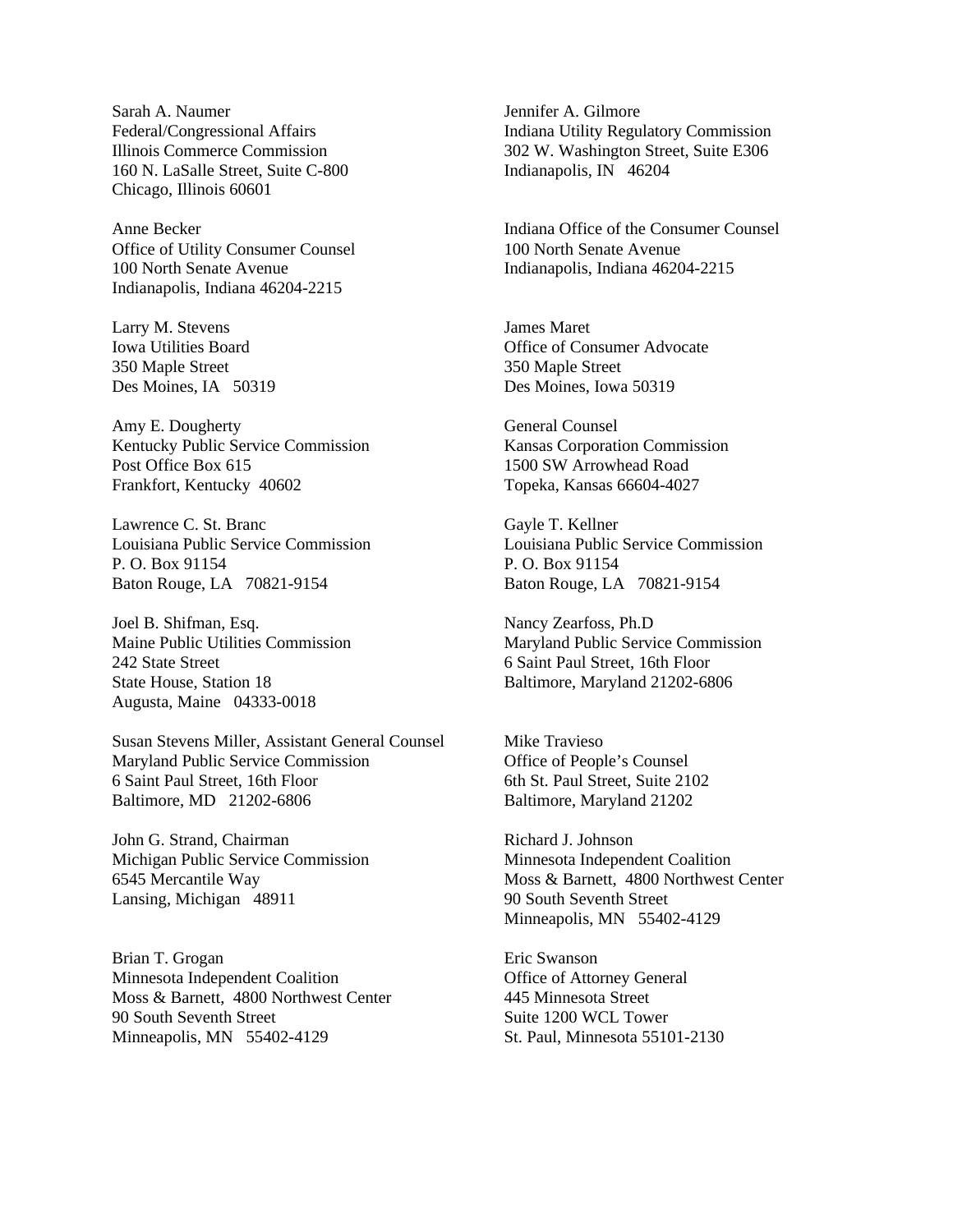Barbara Meisenheimer Missouri Office of Public Counsel Truman Bldg, 301 West High St, Ste 250 Jefferson City, MO 65101

Eric B. Witte, Assistant General Counsel Missouri Public Service Commission P. O. Box 360 Jefferson City, Missouri 65102

Mike H. Lee Montana Public Service Commission 1701 Prospect Avenue P. O. Box 202601 Helena, MT 59601-2601

Charles Bolle, Policy Adviser Nevada Public Utilities Commission 1150 E. William Street Carson City, NV 89701-3105

Carl Johnson, Telecom Policy Analyst New York Public Service Commission 3 Empire State Plaza Albany, NY 12223-1350

Robert S. Tongren Ohio Consumers Counsel 77 South High Street, 15th Floor Columbus, Ohio 43266-0550

David C. Bergman, Ohio Consumers Counsel 77 South High Street, 15th Floor Columbus, Ohio 43266-0550

Karen J. Hardie Ohio Consumers Counsel 77 South High Street, 15th Floor Columbus, Ohio 43266-0550

The Honorable Joan H. Smith Oregon Public Utility Commission 550 Capitol Street, NE, Suite 215 Salem, OR 97301-2551

Martha S. Hogerty Missouri Office of Public Counsel Truman Bldg, 301 West High St, Ste 250 Jefferson City, MO 65101

The Honorable Bob Rowe Montana Public Service Commission 1701 Prospect Avenue P.O. Box 202601 Helena, MT 59620-2601

Jeff Pursley Nebraska Public Service Commission 300 The Atrium, 1200 N Street PO Box 94927 Lincoln, Nebraska 68508

The Honorable Thomas J. Dunleavy New York Public Service Commission One Penn Plaza, 8<sup>th</sup> Floor New York, New York 10119

Illona A. Jeffcoat-Sacco, Director Public Utilities Division State of North Dakota 600 E. Boulevard, Dept 408 Bismarck, North Dakota 58505-0480

Andrea M. Kelsey, Ohio Consumers Counsel 77 South High Street, 15th Floor Columbus, Ohio 43266-0550

Richard W. Pace Ohio Consumers Counsel 77 South High Street, 15th Floor Columbus, Ohio 43266-0550

General Counsel Oklahoma Corporation Commission P. O. Box 52000 Oklahoma City, OK 73152-2000

Barbara Combs Oregon Public Utility Commission 550 Capitol Street, NE, Suite 215 Salem, Oregon 97301-2551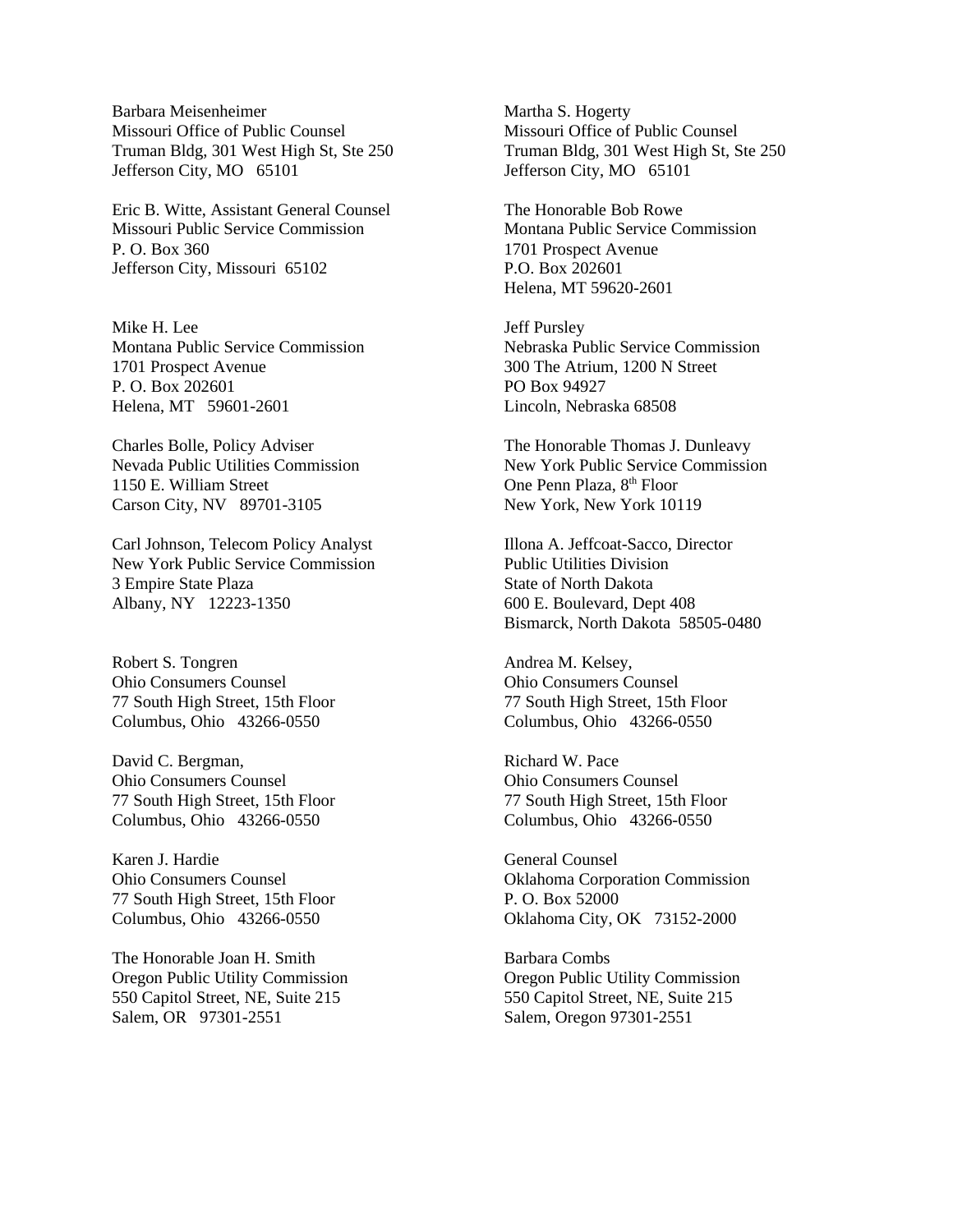Philip F. McClelland Pennsylvania Office of Consumer Advocate 555 Walnut Street Forum Place, 5th Floor Harrisburg, PA 17101-1923

David F. Johnson Rhode Island Public Utilities Commission 89 Jefferson Boulevard Warwick, R.I. 02888

R. Glenn Rhyne, Manager, Research Department South Carolina Public Service Commission P. O. Drawer 11649 Columbia, S.C. 29211

Christopher Klein Tennessee Regulatory Authority 460 James Robertson Parkway Nashville, Tennessee 37243-0505

Suzi Ray McClellan Texas Office of Public Utility Counsel Post Office Box 13326 Austin, TX 78701-3326

Laurie Pappas Office of Public Utility Counsel Post Office Box 12397 Austin, Texas 78711-2397

William Irby, Director Division of Communications Virginia State Corporation Commission 1300 East Main Street - 9th Floor Richmond, VA 23218

Tom Wilson Washington Utilities & Transportation Commission 1300 S. Evergreen Park Drive, SW Olympia, Washington 98504

Honorable Steve Furtney, Deputy Chairman Wyoming Public Service Commission 2515 Warren Avenue, Suite 300 Cheyenne, Wyoming 82002

General Counsel Pennsylvania Public Utility Commission P. O. Box 3265 Harrisburg, PA 17105-3265

Scott Sawyer Rhode Island Public Utilities Commission 89 Jefferson Boulevard Warwick, R.I. 02888

The Honorable James A. Burg South Dakota Public Utilities Commission The Capitol, 500 East Capitol Pierre, SD 57501

Texas Public Utility Commission Post Office Box 13326 Austin, TX 78701-3326

Vicki Oswalt Office of Policy Development Public Utility Commission of Texas Post Office Box 13326 Austin, TX 78701-3326

Peter Bluhm, Director of Policy Research Vermont Public Service Board 112 State Street, 4th Floor, Montpieller, VT 05620-2701

The Honorable Marilyn Showalter Washington Utilities & Transportation Commission 1300 S. Evergreen Park Drive, SW Olympia, Washington 98504

Honorable Steve Ellenbecker, Chairman Wyoming Public Service Commission 2515 Warren Avenue, Suite 300 Cheyenne, Wyoming 82002

Kristin H. Lee, Commissioner Wyoming Public Service Commission 2515 Warren Avenue, Suite 300 Cheyenne, Wyoming 82002